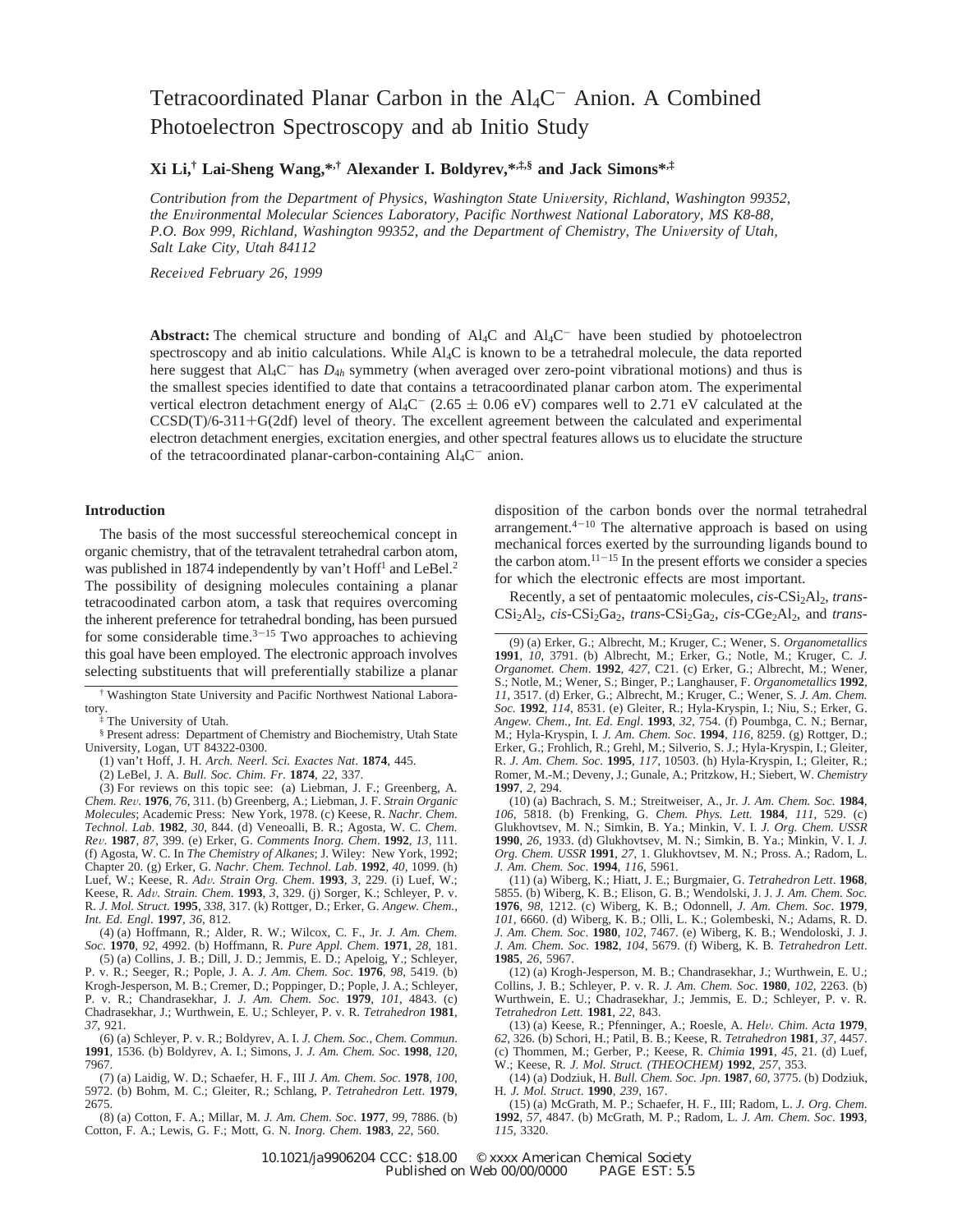CGe<sub>2</sub>Al<sub>2</sub>, with tetracoordinated planar carbon have been predicted computationally.<sup>6</sup> In such species, bonding interactions between the central carbon and the ligands and among the ligands are *both* important in favoring the planar arrangement. We believe that understanding the bonding in such molecules is crucial to future progress in designing novel molecules and compounds with tetracoordinated planar carbon.

It is shown in ref 6 that the stability of the predicted planar tetracoordinated carbon species is related to the occurrence of 18 valence electrons, which produce three  $\sigma$  and one  $\pi$  bonds to the central carbon atom plus one four-center ligand-ligand bond, and four ligand-centered lone pairs.<sup>6b</sup> According to the model of ref 6, 16-valence-electron species such as Al4C will not be stable at  $D_{4h}$  symmetry because they lack the ligandligand bond. Indeed for such species, the planar structure has been found to be less stable then the tetrahedral.<sup>6a</sup> Although the situations for 18 and 16 electrons have been resolved, the 17-electron case remains to be addressed.

In the current work, we present a combined experimental and theoretical study on a 17-valence-electron pentaatomic species,  $Al_4C^-$ . We demonstrate that the combination of anion photoelectron spectroscopy (PES) and high-level ab initio calculations can completely elucidate the structures of both  $Al_4C^-$  and the neutral Al4C. Our findings confirm that the 16-electron Al4C is indeed tetrahedral, and show that the 17-electron  $\text{Al}_4\text{C}^-$  is actually planar. To the best of our knowledge, there are no other experimental data available on  $\text{Al}_4\text{C}^-$  and  $\text{Al}_4\text{C}$ , although a number of other hyperaluminum molecules,  $Al_3O$ ,  $16-20$   $Al_4O$ ,  $17,21$ Al<sub>n</sub>N ( $n = 3, 4$ ),<sup>21,22</sup> and Al<sub>n</sub>S ( $n = 3-9$ ),<sup>23</sup> have been studied in the literature. The substantial stability of the later molecules is due to the high degree of ionic character in the bonding between the central atom and its ligands, as well as the bonding interactions among the ligand aluminum atoms.<sup>17</sup>

#### **Experimental Methods**

The experiments were performed with a magnetic-bottle time-offlight PES apparatus. Details of the experiment have been described previously.<sup>24,25</sup> Briefly, Al<sub>4</sub>C<sup>-</sup> was produced by a laser vaporization cluster source. An intense laser pulse (532 nm) from a Q-switched Nd: YAG laser was focused onto a pure Al target. Sufficient Al<sub>4</sub>C<sup>-</sup> mass signals were produced due to carbon impurity in the Al target. A mixed Al/C target was also used, but it favored clusters with high C content  $(Al_4C_x^-, x \ge 1)$  and  $Al_4C^-$  was not produced more abundantly. The clusters formed from the laser vanorization source were entrained in a clusters formed from the laser vaporization source were entrained in a He carrier gas and underwent a supersonic expansion. The anion species in the beam were extracted perpendicularly into a time-of-flight mass spectrometer. The Al<sub>4</sub>C<sup>-</sup> anions were selected and decelerated before photodetachment by a laser beam. For the current experiment, three detachment photon energies were used, 355 (3.496 eV), 266 (4.661

(25) Wang, L. S.; Wu, H. In *Ad*V*ances in Metal and Semiconductor Clusters. IV*. *Cluster Materials*; Duncan, M. A., Ed.; JAI Press: Greenwich, 1998; pp 299-343.

eV), and 193 nm (6.424 eV). The electron kinetic energy resolution of the apparatus was better than 30 meV for 1 eV electrons at 355 and 266 nm and it deteriorated at 193 nm.

# **Computational Methods**

We initially optimized the geometries of  $Al_4C$  and  $Al_4C^-$  employing analytical gradients with polarized split-valence basis sets  $(6-311+G^*)^{26-28}$  using the hybrid method, which includes a mixture of Hartree-Fock exchange with density functional exchange correlation (B3LYP).29-<sup>31</sup> Then, the geometries were refined at the MP2 level of theory<sup>32</sup> with the 6-311+ $\overline{G}^*$  basis sets. For the most stable structures resulting from those initial considerations, we also employed the CCSD-  $(T)$  method<sup>33-35</sup> and the same basis sets to even better determine the geometries. Finally, the energies of the lowest energy structures were refined by using the CCSD(T) level of theory and the more extended 6-311+G(2df) basis sets. All core electrons were kept frozen in treating the electron correlation at the MP2 and the CCSD(T) levels of theory, and all calculations were performed with the Gaussian-94 program.<sup>36</sup>

## **Experimental Results**

The PES spectra of  $\text{Al}_4\text{C}^-$  are shown in Figure 1 at three photon energies. The 355-nm spectrum (Figure 1a) shows a broad low-energy tail (X) and two intense and sharp features with 2.86 (A) and 3.00 eV (B) vertical (inferred from peak energies) binding energies (VDEs), respectively. A weak feature (C) at 3.3 eV VDE is also discernible. At 266 nm (Figure 1b), the broad low-energy tail (X) was enhanced and became a welldefined feature with a VDE at 2.65 eV. The C feature was also observed more clearly in the 266-nm spectrum. Additional higher energy broad features were observed at 266 nm. Two features (D and E) could be roughly identified at ∼3.7 and 4.2 eV VDEs. The 193-nm spectrum (Figure 1c) seems to reveal more transitions at high binding energies beyond 4.4 eV, but they are broad and congested.

The PES spectra of  $\text{Al}_4\text{C}^-$  are rather complicated. The broad low-energy feature (X) was unusual and could be due to several sources. It could be due to hot band transitions, excited states of anions, or minor isomers, all of which should depend on the cluster source conditions to some degree. However, this broad tail always existed even when source conditions were changed slightly to produce colder clusters. Therefore, we concluded that, even though there could be contributions due to hot bands to the broad feature  $(X)$ , the main intensity of this feature was due to the transition from the ground state of the anion to that of the neutral ground state. This suggests a large geometry

(31) Perdew, J. P.; Chevary, J. A.; Vosko, S. H.; Jackson, K. A.; Pederson, M. R.; Singh, D. J.; Fiolhais, C. *Phys. Re*V*. B* **<sup>1992</sup>**, *<sup>46</sup>*, 6671. (32) Krishnan, R.; Binkley, J. S.; Seeger, R.; Pople, J. A. *J. Chem. Phys*.

<sup>(16)</sup> Cox, D. M.; Trevor, D. J.; Whitten, R. L.; Rohlfing, E. A.; Kaldor, A*. J. Chem. Phys.* **1986**, *84*, 4651.

<sup>(17)</sup> Boldyrev, A. I.; Schleyer, P. v. R. *J. Am. Chem. Soc*. **1991**, *113*, 9045.

<sup>(18)</sup> Zakrzewski, V. G.; Niessen, W. von; Boldyrev, A. I.; Schleyer, P. v. R. *Chem. Phys. Lett*. **1992**, *197*, 195.

<sup>(19)</sup> Wu, H.; Li, X.; Wang, X. B.; Ding, C. F.; Wang, L. S. *J. Chem. Phys*. **1998**, *109*, 449.

<sup>(20)</sup> Jarrold, M. F.; Bower, J. E. *J. Chem. Phys*. **1987**, *87*, 1610.

<sup>(21)</sup> Zakrzewski, V. G.; Niessen, von W.; Boldyrev, A. I.; Schleyer, P. v. R. *Chem. Phys. Lett*. **1993**, *174*, 167.

<sup>(22)</sup> Nayak, S. K.; Rao, B. K.; Jena, P.; Li, X.; Wang, L. S. *Chem. Phys. Lett*. **1999**, *197*, 195.

<sup>(23)</sup> Nakajima, A.; Taguwa, T.; Nakao, K.; Hoshino, K.; Iwata, S.; Kaya, K*. J. Chem. Phys*. **1995**, *102*, 660.

<sup>(24)</sup> Wang, L. S.; Cheng, H. S.; Fan, J. *J. Chem. Phys*. **1998**, *102*, 9480.

<sup>(26)</sup> McLean, A. D.; Chandler, G. S. *J. Chem. Phys*. **1980**, *72*, 5639.

<sup>(27)</sup> Clark, T.; Chandrasekhar, J.; Spitznagel, G. W.; Schleyer, P. v. R*. J. Comput. Chem*. **1983**, *4*, 294.

<sup>(28)</sup> Frisch, M. J.; Pople, J. A.; Binkley, J. S. *J. Chem. Phys*. **1984**, *80*, 3265 1984.

<sup>(29)</sup> Parr, R. G.; Yang, W. *Density-functional theory of atoms and molecules*; Oxford University Press: Oxford, 1989.

<sup>(30)</sup> Becke, A. D. *J. Chem. Phys*. **1992**, *96*, 2155.

**<sup>1980</sup>**, *72*, 650.

<sup>(33)</sup> Cizek, J. *Ad*V*. Chem. Phys*. **<sup>1969</sup>**, *<sup>14</sup>*, 35.

<sup>(34)</sup> Purvis, G. D., III; Bartlett, R. J. *J. Chem. Phys*. **1982**, *76*, 1910. (35) Scuseria, G. E.; Janssen, C. L.; Schaefer, H. F., III *J. Chem. Phys*.

**<sup>1988</sup>**, *89*, 7282. (36) *GAUSSIAN 94*, Revision A.1; Frisch, M. J.; Trucks, G. W.; Schlegel, H. B.; Gill, P. M. W.; Johnson, B. G.; Robb, M. A.; Cheeseman, J. R.; Keith, T. A.; Peterson, G. A.; Montgomery, J. A.; Raghavachari, K.; Al-Laham, M. A.; Zakrzewski, V. G.; Ortiz, J. V.; Foresman, J. B.; Cioslowski, J.; Stefanov, B. B.; Nanayakkara, A.; Challacombe, M.; Peng, C. Y.; Ayala, P. Y.; Chen, W.; Wong, M. W.; Anders, J. L.; Replogle, E. S.; Gomperts, R.; Martin, R. L.; Fox, D. J.; Binkley, J. S.; DeFrees, D. J.; Baker, J.; Stewart, J. J. P.; Head-Gordon, M.; Gonzalez, C.; Pople J. A.; Gaussian Inc.: Pittsburgh, PA, 1995.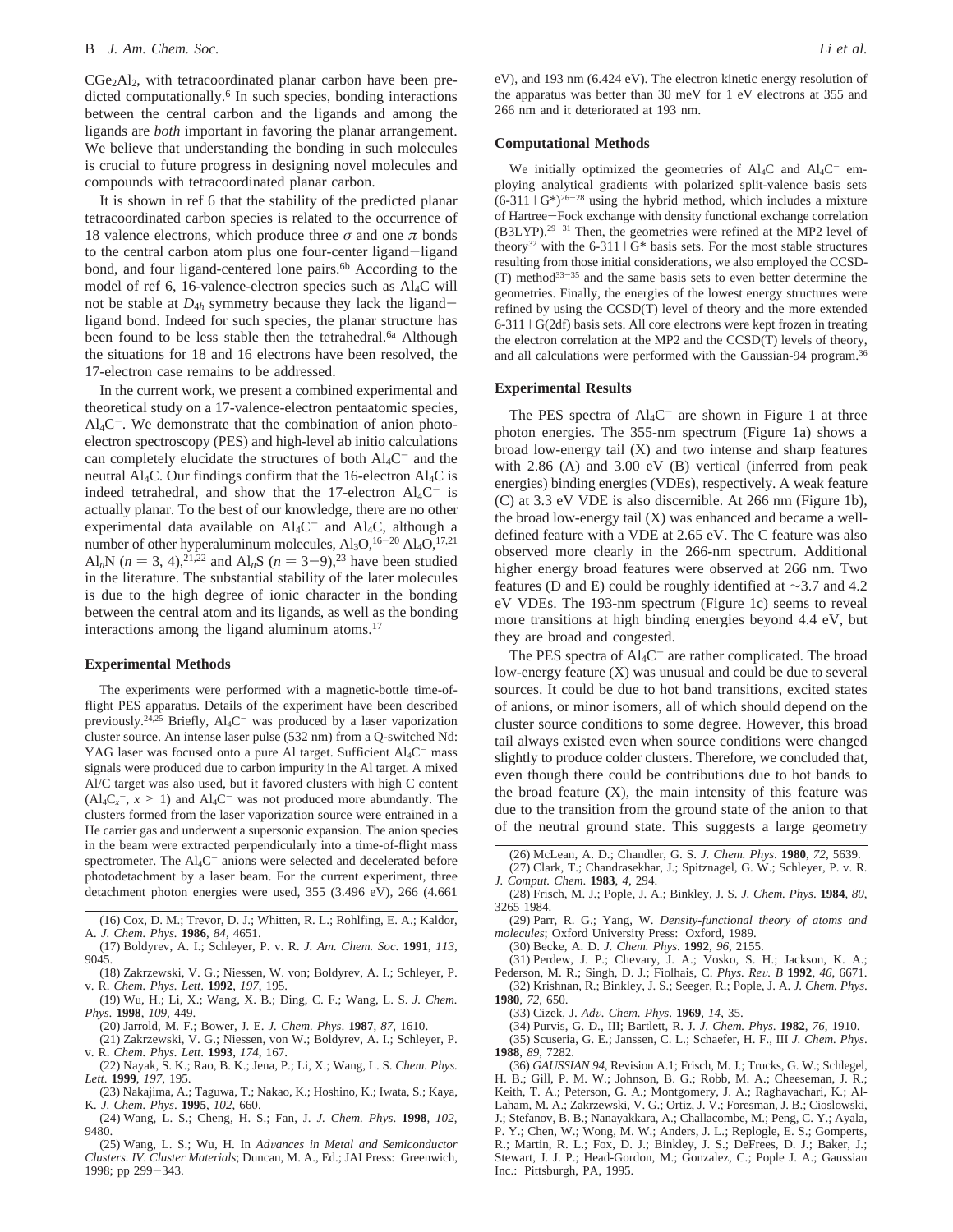

**Figure 1.** Photoelectron spectra of  $\text{Al}_4\text{C}^-$  at (a) 355 (3.496 eV), (b) 266 (4.661 eV), and (c) 193 nm (6.424 eV). The observed detachment channels are labeled X, A, B, C, D, and E. The vertical lines in part b represent the calculated vertical electron binding energies of the four major detachment channels (see Table 4).

Table 1. Calculated Molecular Properties of the Tetrahedral Al<sub>4</sub>C Molecule

| property                       | B3LYP/          | MP2/            | CCSD(T)        |
|--------------------------------|-----------------|-----------------|----------------|
|                                | $6 - 311 + G^*$ | $6 - 311 + G^*$ | $6 - 311 + G*$ |
| $R(C - Al_{2,3,4,5}), \dot{A}$ | 2.010           | 2.002           | 1.999          |
| $R(Al_2 - Al_3)$ , Å           | 3.282           | 3.270           | 3.265          |
| $E_{\text{tot}}$ , au          | $-1007.868295$  | $-1005.848076$  | $-1005.914193$ |
| $v_1(a_1)$ , cm <sup>-1</sup>  | 350             | 359             | 363            |
| $v_2(e)$ , cm <sup>-1</sup>    | 97              | 96              | 95             |
| $v_3(t_2)$ , cm <sup>-1</sup>  | 610             | 637             | 640            |
| $v_4(t_2)$ , cm <sup>-1</sup>  | 170             | 175             | 175            |

change between the anion and the neutral ground state. There are additional factors causing the complicated PES spectra of  $Al<sub>4</sub>C^-$ , which possesses an odd number of valence electrons and can lead to states with more complicated spin multiplicities as discussed below.

### **Theoretical Results**

**Al4C.** At all three levels of theory, B3LYP/6-311+G\*, MP2/  $6-311+G^*$ , and  $CCSD(T)/6-311+G^*$ , the global minimum of Al<sub>4</sub>C was found to have a singlet  $T_d$  (<sup>1</sup>A<sub>1</sub>) structure (characterized in Table 1 and shown in Figure 2) in agreement with the previous MP2(full)/6-31G\* calculations.<sup>6a</sup> The optimal geometries and harmonic frequencies are consistent at all levels of theory. The tetrahedral structure of  $\text{Al}_4\text{C}$  is to be expected<sup>6</sup> based on the occupations of the valence MOs in the 32-valenceelectron *tetrahedral* CF<sub>4</sub> molecule,  $1a_1^2 1t_2^6 2a_1^2 2t_2^6 1e^4 3t_2^6 1t_1^6$ . The first four  $(1a_1^2 \text{ and } 1t_2^6)$  orbitals are the C-F *σ* bonds and the remaining 12 orbitals are lone-pair orbitals localized on F the remaining 12 orbitals are lone-pair orbitals localized on F atoms, lying perpendicular and parallel to the C-F bond axes. The above orbital occupancy clearly describes a situation with four  $\sigma$  bonds and no net bonding or antibonding interactions among the ligands. If we assume that this order of MOs remains



 $Al_4C$  (D<sub>2d</sub>, <sup>2</sup>B<sub>1</sub>)

**Figure 2.** Optimized Al<sub>4</sub>C and Al<sub>4</sub>C<sup>-</sup> structures. See Tables  $1-3$  for structural parameters.

**Table 2.** Calculated Molecular Properties of the  $D_{4h}$  ( ${}^{2}B_{2g}$ ) Structure of ALC

| property                               | B3LYP/<br>$6 - 311 + G*$ | MP2/<br>$6 - 311 + G*$ | CCSD(T)<br>$6 - 311 + G^*$ |
|----------------------------------------|--------------------------|------------------------|----------------------------|
| $R(C - Al_{2,3,4,5}), A$               | 1.993                    | 1.993                  | 1.992                      |
| $R(\text{Al}_2 - \text{Al}_4)$ , $\AA$ | 2.819                    | 2.819                  | 2.817                      |
| $E_{\text{tot}}$ , au                  | $-1007.936385$           | $-1005.912335$         | $-1005.971282$             |
| $v_1(a_{1g})$ , cm <sup>-1</sup>       | 374                      | 383                    | 384                        |
| $v_2(a_{2u})$ , cm <sup>-1</sup>       | 210                      | 29                     | 59i                        |
| $v_3(b_{1g})$ , cm <sup>-1</sup>       | 287                      | 307                    | 305                        |
| $v_4(b_{2g})$ , cm <sup>-1</sup>       | 207                      | 230                    | 227                        |
| $v_5(b_{2u})$ , cm <sup>-1</sup>       | 53                       | 26                     | 47i                        |
| $\nu_6(e_u)$ , cm <sup>-1</sup>        | 602                      | 791                    | 660                        |
| $v_7(e_u)$ , cm <sup>-1</sup>          | 42                       | 247                    | 142                        |

valid for other tetrahedral molecules, for example, for a species with 16 valence electrons such as  $\text{Al}_4\text{C}$ , the tetrahedral structure should have a  $1a_1^21t_2^62a_1^22t_2^61e^0$  electronic configuration, which describes four  $\sigma$  bonds (1a<sub>1</sub> and 1t<sub>2</sub>) and four lone-pair bonds  $(2a<sub>1</sub>$  and  $2t<sub>2</sub>)$ .<sup>6b</sup> This result suggests that each Al in Al<sub>4</sub>C can be viewed as monovalent with a 3s lone pair.

 $\mathbf{Al}_4\mathbf{C}^-$ . Addition of an electron to the 1e LUMO of  $T_d$  Al<sub>4</sub>C, which consists of Al 3p orbitals lying perpendicular to the Al-<sup>C</sup> bond axes, leads to a  $1a_1^21t_2^62a_1^22t_2^61e^1$  electronic configuration with a <sup>2</sup>E state for Al<sub>4</sub>C<sup>-</sup>, which is expected to undergo Jahn-Teller distortion toward a  $D_{4h}$  ( ${}^{2}B_{2g}$ ) geometry (Figure 2). We optimized the  $D_{4h}$  structure  $({^{2}B_{2g}, 1a_{1g}}^{2}1e_{u}^{4}2a_{1g}^{2}1a_{2u}^{2}1b_{1g}^{2}2e_{u}^{4}$  $1b_{2g}^{11}$ eg<sup>0</sup>) at the above three levels of theory (see Table 2 for final geometry parameters) and found the  $D_{4h}$  ( ${}^{2}B_{2g}$ ) state to be a minimum at the B3LYP/6-311+G\* and MP2/6-311+G\* levels of theory, but a second-order saddle point at the CCSD(T)/ 6-311+G\* level of theory. Distortion along the  $a_{2u}$  mode of imaginary frequency leads to a  $C_{4v}$  ( ${}^{2}B_{1}$ ) pyramidal (but almost planar) structure with the carbon atom lying just 0.0056 Å above the Al4 plane and with an inversion barrier of only 0.002 kcal/ mol. Distortion along the  $b_{2u}$  mode of imaginary frequency leads to a butterfly type  $D_{2d}$  (<sup>2</sup>B<sub>1</sub>) structure (Figure 2 and Table 3), which turns out to be the global minimum at the CCSD(T)/  $6-311+G^*$  level of theory. However, the deviation from planarity in the butterfly structure is also rather small with the energy difference between  $D_{2d}$  (<sup>2</sup>B<sub>1</sub>) and  $D_{4h}$  (<sup>2</sup>B<sub>2g</sub>) being 0.14 kcal/ mol. Therefore, when zero-point vibrational motion is considered, the vibrationally averaged structure is actually planar.

The propensity of 17- and 18-valence-electron pentaatomic systems to achieve planarity can be understood by considering of the  $1b_{2g}$  HOMO (Figure 3), which is clearly bonding with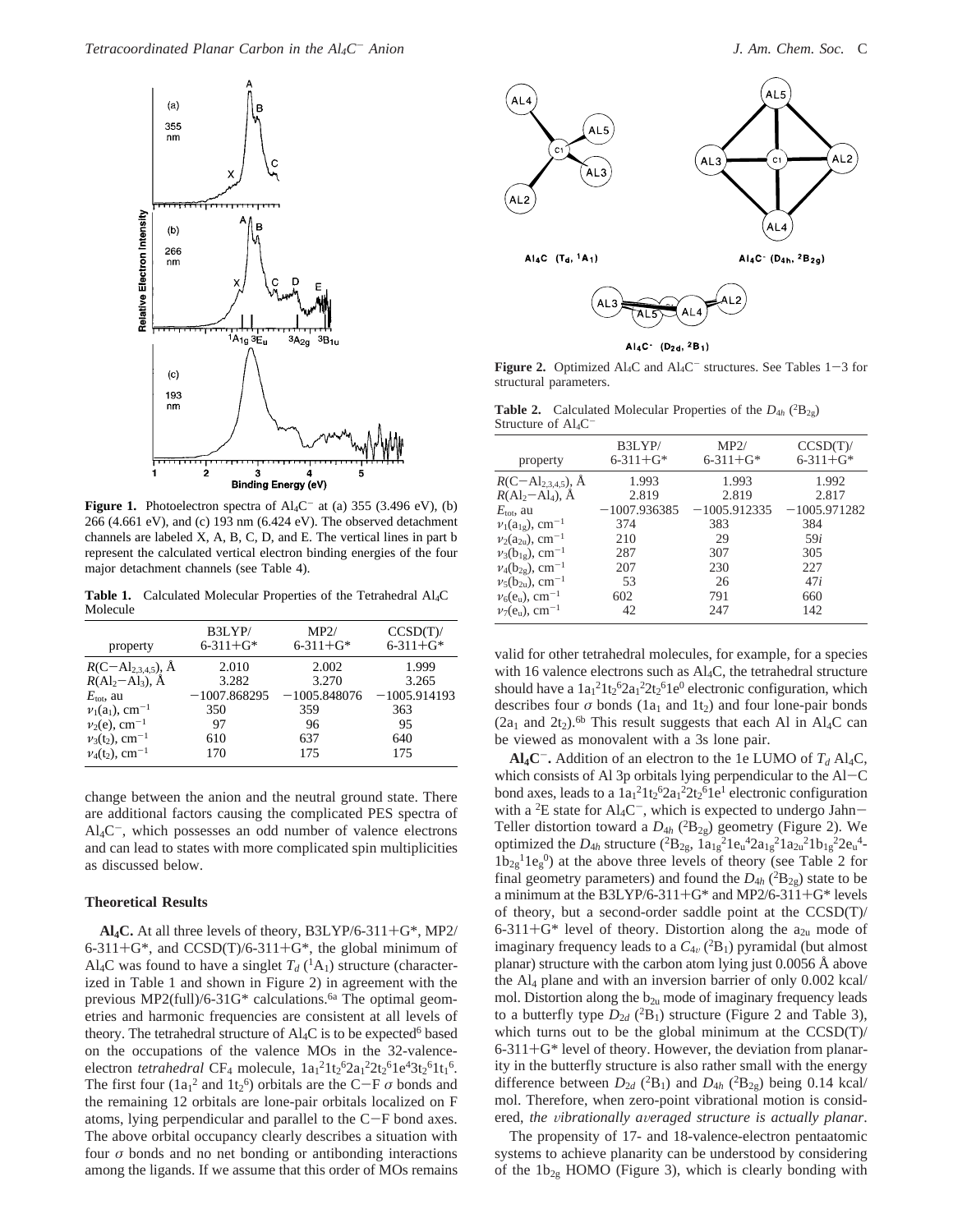**Table 3.** Calculated Molecular Properties of the  $C_{4v}$  ( ${}^{2}B_{1}$ ) Saddle Boint and the *D*<sub>1</sub> ( ${}^{2}B$ ) Global Minimum of the *A*1 C<sup>-</sup> Anion Point and the  $D_{2d}$  (<sup>2</sup>B<sub>1</sub>) Global Minimum of the Al<sub>4</sub>C<sup>-</sup> Anion

|                                                 |                | $CCSD(T)/6-311+G*$ |  |  |
|-------------------------------------------------|----------------|--------------------|--|--|
| property                                        | Dəd            | $C_{4n}$           |  |  |
| $R(C-Al_{2,3,4,5}),$ Å<br>$R(Al_2-Al_4),$ Å     | 1.990          | 1.992              |  |  |
|                                                 | 2.827          | 2.816              |  |  |
| $\angle$ Al <sub>2</sub> CAl <sub>3</sub> , deg | 169.2          | 176.2              |  |  |
| $E_{\text{tot}}$ , au                           | $-1005.971512$ | $-1005.671286$     |  |  |

respect to ligand-ligand interactions and plays a key role in maintaining planarity. Why the  $Al_4C^-$  anion is not exactly planar most likely has to do with the size of the "cavity" in the planar Al<sub>4</sub> cluster; a similar observation was made in the  $CSi<sub>2</sub>Al<sub>2</sub>$ case.<sup>6b</sup> To achieve perfect planarity one could use isoelectronic but larger ligands such as Ga or In in place of Al. Thus, we expect that planar (or quasiplanar) structures will also occur in  $CAI_2Ga_2^-$ ,  $CGa_4^-$ , and neutral 17-valence-electron species such as CAl<sub>3</sub>Si, CAl<sub>2</sub>GaSi, CAlGa<sub>2</sub>Si, CGa<sub>3</sub>Si, CAl<sub>3</sub>Ge, etc.

**Alternative Structures.** For both the neutral  $\text{Al}_4\text{C}$  and  $\text{Al}_4\text{C}^$ we also considered other structures with different spin multiplicities and geometries.

For the triplet state of Al4C, we do not expect a tetrahedral structure because the  $1a_1^21t_2^62a_1^22t_2^51e^1$  electronic configuration is not stable toward Jahn-Teller distortion. We performed geometry optimization for this triplet state of Al4C without any symmetry restriction which generated a local minimum planar structure  $C_{2\nu}$ ,  ${}^{3}B_{2}$   $(1a_{1}^{2}2a_{1}^{2}1b_{2}^{2}3a_{1}^{2}1b_{1}^{2}4a_{1}^{2}2b_{2}^{2}5a_{1}^{1}3b_{2}^{1})$  1.01  $eV$  (MP2/6-311+G<sup>\*</sup>) higher in energy than the singlet tetrahedral structure.

Next, we considered structures with one Al atom coordinated outside a CAl<sub>3</sub> cluster. Geometry optimization of the AlCAl<sub>2</sub>-Al  $(C_{2\nu}, {}^{1}A_{1})$  structure within  $C_{2\nu}$  symmetry converged to a  $D_{4h}$ ,  ${}^{1}A_{1g}$  structure which is a saddle point 0.85 eV (MP2/6-311+G\*) higher in energy than the singlet tetrahedral structure. Geometry optimization of the CAl<sub>3</sub>Al  $(C_{3v}, {}^{1}A_{1})$  structure with the carbon atom coordinated to a face of a tetrahedral Al4 cluster within  $C_{3v}$  symmetry converged to the  $T_d$ , <sup>1</sup>A<sub>1</sub> structure. Therefore, all alternative structures were found to be higher in energy than the  $T_d$ , <sup>1</sup>A<sub>1</sub> structure from which we conclude that the  $T_d$ , <sup>1</sup>A<sub>1</sub> structure detailed in Table 1 and Figure 2 is the global minimum for the  $\text{Al}_4\text{C}$  molecule.

For the quartet state of  $\text{Al}_4\text{C}^-$  we do not expect a  $D_{4h}$  structure because the  $1a_{1g}^2 1e_u^4 2a_{1g}^2 1a_{2u}^2 1b_{1g}^2 2e_u^3 1b_{2g}^1 1e_g^1$  electronic configuration is not stable toward Jahn-Teller distortion. We performed geometry optimization for this quartet state of  $Al_4C^-$ <br>without any symmetry restriction which converged to a  $C_{3v}$ , without any symmetry restriction which converged to a  $C_{3\nu}$ ,  ${}^{4}A_{1}$   $(1a_{1}^{2}2a_{1}^{2}1e^{4}3a_{1}^{2}2e^{4}4a_{1}^{1}3e^{2})$  local minimum structure, which is 1.72 eV (MP2/6-311+G\*) higher in energy than the doublet  $D_{4h}$  (<sup>2</sup>B<sub>2g</sub>) structure.

Next, we considered anion structures with one Al atom coordinated outside the CAl<sub>3</sub> cluster. Geometry optimization of the AlCAl<sub>2</sub>Al<sup>-</sup> ( $C_{2v}$ , <sup>2</sup>B<sub>1</sub>) structure within  $C_{2v}$  symmetry converged to the  $D_{4h}$ , <sup>2</sup> $B_{2g}$  structure. Geometry optimization of a AlCAl<sub>2</sub>Al<sup>-</sup> ( $C_{2v}$ , <sup>4</sup>B<sub>1</sub>) structure within  $C_{2v}$  symmetry converged to a structure, which is a second-order saddle point, 2.05 eV higher in energy than the  $D_{2h}$  ( ${}^{2}B_{2g}$ ) structure. Therefore, all alternative structures were found to be higher in energy than the  $D_{2h}$  (<sup>2</sup>B<sub>2g</sub>) structure, and we conclude that the  $D_{2d}$  (<sup>2</sup>B<sub>1</sub>) structure detailed in Table 3 and Figure 2 is the global minimum for the  $Al_4C^-$  anion.

Both the  $D_{2d}$  Al<sub>4</sub>C<sup>-</sup> anion and the  $T_d$  Al<sub>4</sub>C neutral molecule are very stable toward dissociation. Representative dissociation energies were calculated to be as follows:  $\Delta E = 2.41$  eV for  $\text{Al}_4\text{C}^-$  (*D*<sub>2*d*</sub>, <sup>2</sup>B<sub>1</sub>) → Al<sub>3</sub>C<sup>-</sup> (*C*<sub>3*v*</sub>, <sup>1</sup>A<sub>1</sub>) + Al (<sup>2</sup>P) and ∆*E* = 3.05

eV for Al<sub>4</sub>C ( $T_d$ , <sup>1</sup>A<sub>1</sub>)  $\rightarrow$  Al<sub>3</sub>C ( $C_{2v}$ , <sup>2</sup>B<sub>2</sub>) + Al (<sup>2</sup>P) (all at the  $CCSD(T)/6-311+G(2df)$  level of theory).

#### **Interpretation of the Experimental Spectra**

The deviation from planarity in  $Al_4C^-$  is below the ZPE corrections and therefore we consider that electron detachment occurs from the  $D_{4h}$  ( ${}^{2}B_{2g}$ ) planar structure in our interpretation of the experimental photoelectron spectra. In Table 4 we present the results of our calculations of the four major low-lying vertical one-electron detachment processes from the  $D_{4h}$  ( ${}^{2}B_{2g}$ ) state of  $Al_4C^-$ . The four calculated detachment channels are also shown in Figure 1b as vertical bars.

**Feature X.** The lowest vertical electron detachment should occur by electron removal from the  $1b_{2g}$ -HOMO. The broad feature X (Figure 1) peaking at 2.65  $\pm$  0.06 eV agrees well with the calculated VDE of 2.71 eV  $[CCSD(T)/6-311+G(2df)]$ from the  $1b_{2g}$ -HOMO. The  $1b_{2g}$ -orbital (Figure 3) is a ligandligand bonding MO composed primarily of 3s and 3p atomic orbitals (AOs) of the aluminum atoms. Therefore, we assign feature X to the  $(X, Al_4C^-) \rightarrow (X, Al_4C)$  transition. The broad nature of this transition is consistent with the fact that neutral Al<sub>4</sub>C is tetrahedral while  $Al_4C^-$  is planar, so the adiabatic transition requires a large geometry deformation. Indeed, according to our calculations, the adiabatic detachment energy (ADE) is 1.93 eV  $[CCSD(T)/6-311+G(2df)]$ , which is substantially smaller than the 2.71 eV VDE. Feature X was observed as a structureless band in the PES spectra (Figure 1) because the experimental resolution was not sufficient to resolve the low-frequency vibrations in this band. Thus, the ADE could not be reliably obtained experimentally, as is clear from the long tail of the PES spectra at the low binding energy side (Figure 1). The calculated ADE of 1.93 eV is consistent with the onset of the PES signal around 2 eV, as seen from Figure 1.

Features A, B, and C. Removal of an electron from the 2e<sub>u</sub> MO (HOMO-1) of Al<sub>4</sub>C<sup>-</sup> leads to a  $(1a_{1g}^{2}1e_{u}^{4}2a_{1g}^{2}1a_{2u}^{2}1b_{1g}^{2}$ - $2e_u^3 1b_{2g}^1 1e_g^0$ ) electronic configuration for the Al<sub>4</sub>C neutral, which can result in both a triplet and a singlet state. The theoretical methods employed in this work do not allow us to rigorously calculate the singlet state (because of the muticonfigurational character of the reference wave function), but the triplet state can be treated with more reasonable accuracy. According to our CCSD(T)/6-311+G(2df) calculations, the VDE leading to the triplet state is 2.88 eV, which is in excellent agreement with experimental feature A (Figure 1) at 2.86 eV. We therefore assign this peak to removal of an electron from the  $2e_u$  orbital (HOMO-1) to produce triplet Al<sub>4</sub>C. This  $2e_u$ orbital is a primarily nonbonding MO (Figure 3) and is composed of a 2p AO of carbon and 3s-3p hybridized AOs of the aluminum atoms. The removal of the  $2e<sub>u</sub>$  electron results in a triplet state, which is Jahn-Teller unstable and splits into two components as the  $Al<sub>4</sub>$  square distorts into a diamond shape. We therefore assign feature B at 3.00 eV to be the second component of this Jahn-Teller splitting of the triplet state.

The fourth detachment feature (peak C, Figure 1), observed at 3.3 eV VDE (Table 4), is assigned to the singlet state resulting from removing an electron from the same  $2e_u$  MO. This feature and features A and B are all considerably sharper than the ground-state feature X. The relative sharpness of these three detachment channels suggests that the geometry changes are smaller upon removal of a  $2e_u$  electron from  $Al_4C^-$  and that the corresponding neutral states may possess similar quasiplanar structures as that of the anion. This is understandable because removing an electron from the  $2e<sub>u</sub>$  orbital only weakly disturbs the quasiplanar geometry, although it may induce some excita-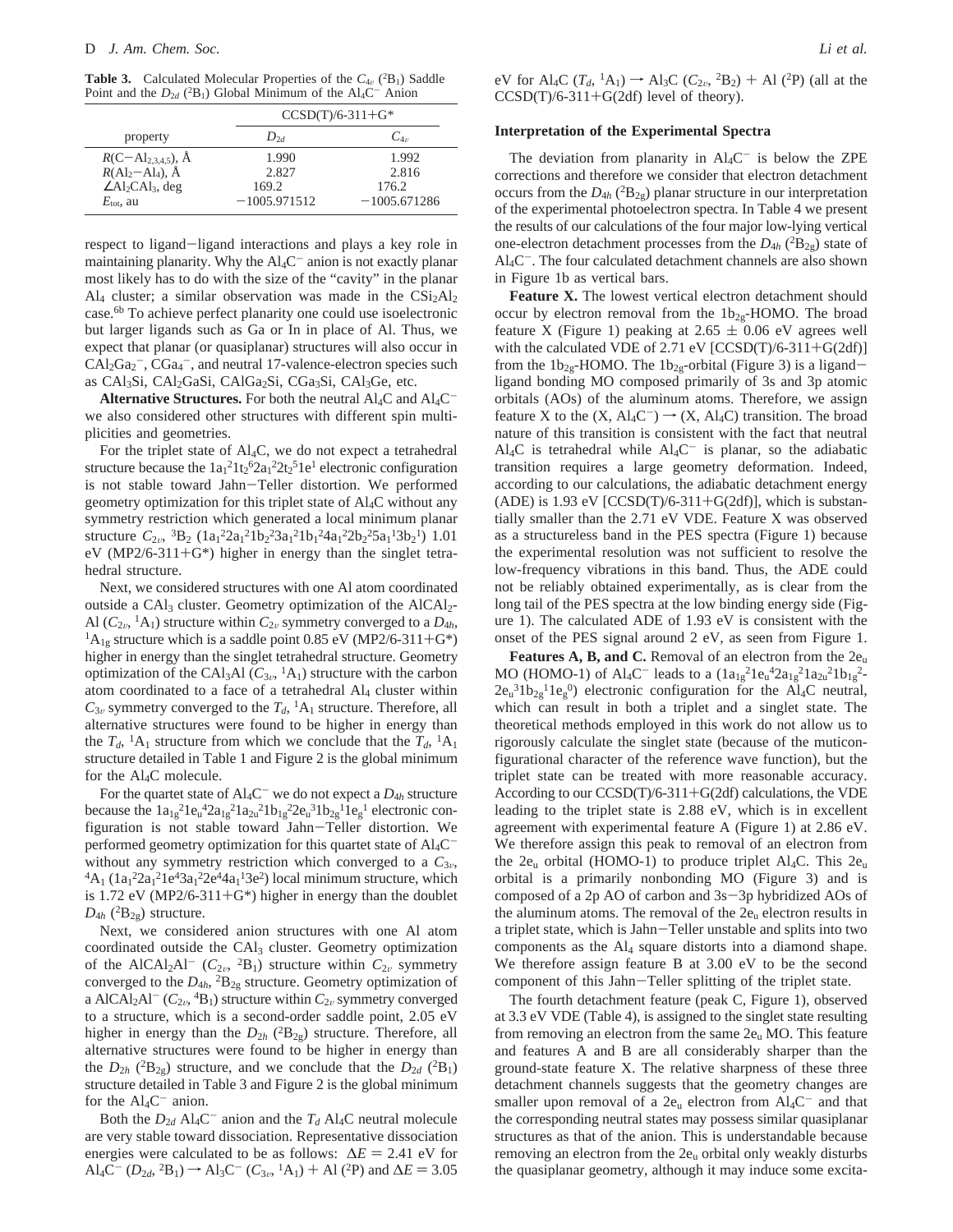

**Figure 3.** Molecular orbital pictures for  $D_{4h}$  Al<sub>4</sub>C<sup>-</sup>, showing the HOMO (1b<sub>2g</sub>), HOMO-1 (2e<sub>u</sub>), HOMO-2 (1b<sub>2g</sub>), and HOMO-3 (1a<sub>2u</sub>).

**Table 4.** Calculated and Experimental Electron Detachment Processes of Al<sub>4</sub>C<sup>-</sup> ( $D_{4h}$ ,  ${}^{2}B_{2g}$ ,  $1a_{1g} {}^{2}1e_{u} {}^{4}2a_{1g} {}^{2}1a_{2u} {}^{2}1b_{1g} {}^{2}2e_{u} {}^{4}1b_{2g} {}^{1}1e_{g} {}^{0}$ )

|       | exptl      | electron detachment    | theoretical           |             |
|-------|------------|------------------------|-----------------------|-------------|
| state | VDE (eV)   | from MO                | VDE <sup>a</sup> (eV) | $ADEa$ (eV) |
| X     | 2.65(6)    | $1b_{2g}^b$            | 2.71                  | 1.93        |
| А     | 2.86(6)    | $2e_0^c$               | 2.88                  |             |
| в     | 3.00(6)    | $2e_n^d$               |                       |             |
|       | 3.30(6)    | $2e_n^b$               |                       |             |
| D     | $\sim$ 3.7 | $1b_{1g}$ <sup>c</sup> | 3.77                  |             |
| E     | $\sim$ 4.2 | $1a_{2n}c$             | 4.30                  |             |

*<sup>a</sup>* At the CCSD(T)/6-311+G(2df) level of theory with CCSD(T)/ 6-311+G\* geometry. *<sup>b</sup>* Final singlet state. *<sup>c</sup>* Final triplet state. *<sup>d</sup>* Due to Jahn-Teller splitting of the triplet state.

tion of Al-C stretching modes because of its small antibonding nature. More importantly, the  $1b_{2g}$  MO, which is important for planarity, is still occupied in all three detachment channels.

**Feature D.** According to the  $1a_{1g}^2 1e_u^4 2a_{1g}^2 1a_{2u}^2 1b_{1g}^2 2e_u^4$  $1b_{2g}$ <sup>1</sup> $1e_g$ <sup>0</sup> ground-state configuration of Al<sub>4</sub>C<sup>-</sup>, the next detachment channel should involve removal of a  $1b_{1g}$  electron, resulting in two states  ${}^{3}A_{2g}$  and  ${}^{1}A_{2g}$  ( $1a_{1g}{}^{2}1e_{u}{}^{4}2a_{1g}{}^{2}1a_{2u}{}^{2}1b_{1g}{}^{1}$  $2e_u^4$   $1b_{2g}^11e_g^0$ . Our CCSD(T)/6-311+G(2df) calculations yielded<br>a VDE for the <sup>3</sup>A<sub>2</sub> final state of 3.77 eV which is in excellent a VDE for the  ${}^{3}A_{2g}$  final state of 3.77 eV, which is in excellent agreement with feature D at ~3.7 eV (Figure 1b). The  $1b_{1g}$ orbital is a nonbonding MO composed primarily of the 3s AO of aluminum atoms with some hybridization with the 3p AO (Figure 3). For the reason we discussed earlier, we could not calculate the singlet open-shell  ${}^{1}A_{2g}$  state, which might correspond to the weak feature observed near 3.9 eV.

**Feature E**. The next detachment channel should be due to the removal of an electron from the  $1a_{2u}$  MO, which is weakly <sup>C</sup>-Al *<sup>π</sup>*-bonding and mainly composed of the out-of-plane p*<sup>z</sup>* AO from the central C with some  $\pi$ -bonding from the  $p_{\tau}$  AOs of the ligands (Figure 3). Again, removing an electron from this MO results in two states,  ${}^{3}B_{1u}$  and  ${}^{1}B_{1u}$ . According to our  $CCSD(T)/6-311+G(2df)$  calculations, the VDE for the  ${}^{3}B_{1u}$  final state is found to be 4.30 eV, which is in good agreement with the experimental value obtained for feature E (Figure 1). The PES features at higher binding energies were especially complicated and less well resolved. Nevertheless, the qualitative agreement between the calculation and the experiment lends strong support for this assignment for feature E.

# **Discussion**

The overall agreement between the experimental PES spectra and the theoretical calculations is quite satisfying. Despite the apparent complexity of the PES spectra of  $Al_4C^-$ , the calculations allowed us to make semiquantitative assignments of all the major spectral features. In particular, the excellent agreement between the calculations and the experiment on the energy and broadness of the transition to the ground state of Al4C provides strong support for the planar structure of the  $Al_4C^-$  anion and the tetrahedral structure for the Al4C neutral. The quasiplanarity of Al<sub>4</sub>C<sup>-</sup> indicates that occupation of the ligand-ligand bonding MO,  $1b_{2g}$ , is critical to achieving planar geometry. As a result, excited states of Al<sub>4</sub>C involving occupation of the  $1b_{2g}$ MO are also likely to be planar or quasiplanar. The relative sharpness of the photodetachment features corresponding to the A, B, C, and D (Figure 1) features is consistent with this observation and suggests that these neutral states may in fact be planar.

The high vertical and adiabatic electron detachment energies of  $\text{Al}_4\text{C}^-$  (2.65 and 1.93 eV, Table 4) show the strong ligandligand bonding in the  $1b_{2g}$  HOMO which is composed of electropositive aluminum orbitals (Figure 3). We can estimate the strength of this bonding by comparing the electron affinity